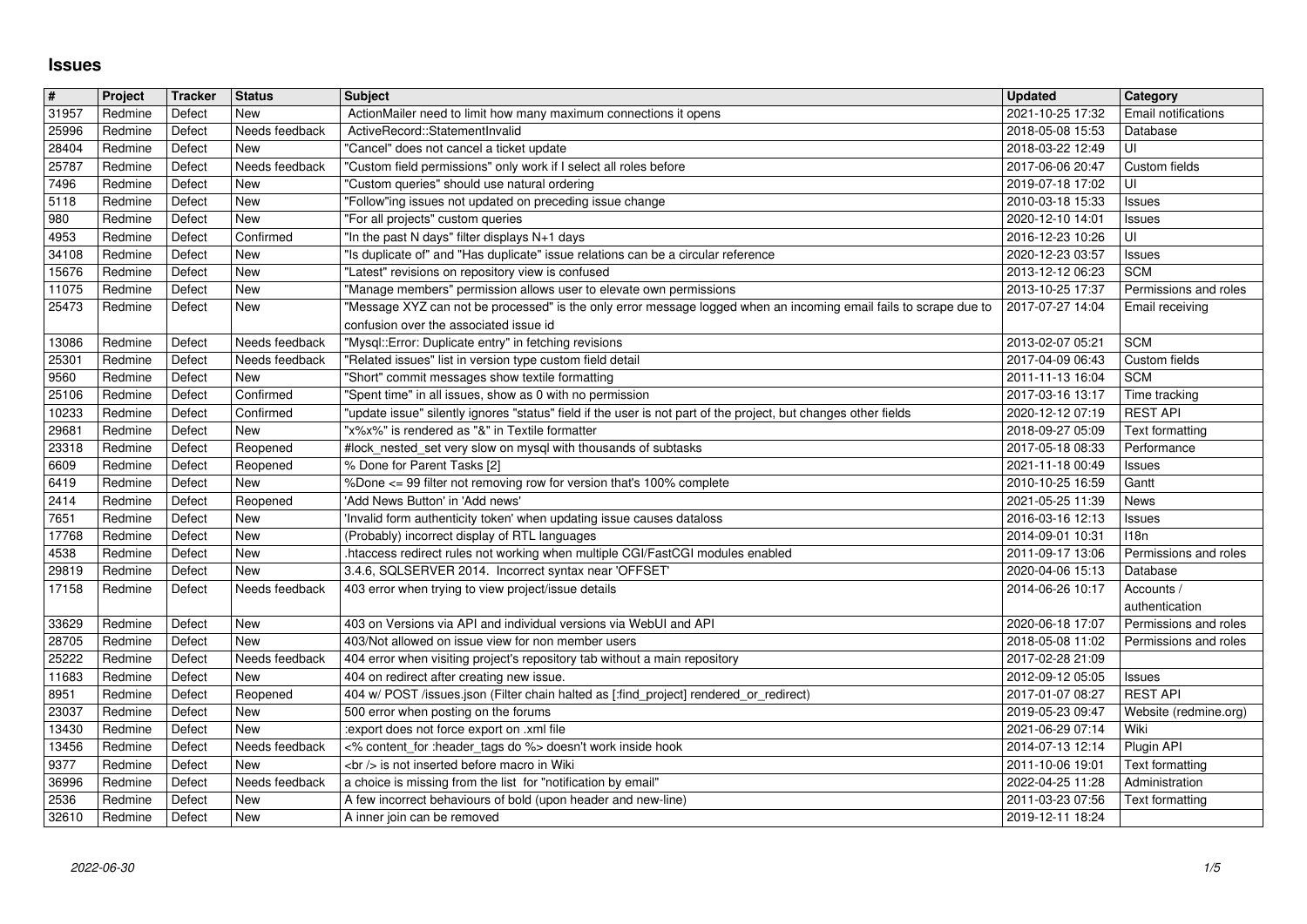| $\overline{\mathbf{t}}$<br>35826 | Project<br>Redmine | Tracker<br>Defect | <b>Status</b><br>New         | <b>Subject</b><br>a long time subversion diff blocked all other requests                                                                                                                                                 | <b>Updated</b><br>2021-08-30 09:11   | Category<br><b>SCM</b>                  |
|----------------------------------|--------------------|-------------------|------------------------------|--------------------------------------------------------------------------------------------------------------------------------------------------------------------------------------------------------------------------|--------------------------------------|-----------------------------------------|
| 22977                            | Redmine            | Defect            | <b>New</b>                   | A project member has no access and gets no notification, when being a watcher of the issue                                                                                                                               | 2018-05-21 10:45                     | Email notifications                     |
| 20042                            | Redmine            | Defect            | Needs feedback<br><b>New</b> | A test fail when running it with PostgreSQL                                                                                                                                                                              | 2021-01-18 09:00<br>2019-03-28 21:22 |                                         |
| 31111<br>13508                   | Redmine<br>Redmine | Defect<br>Defect  | New                          | About custom fields in List format or Key/value list format<br>About default filter for assignee                                                                                                                         | 2013-03-20 08:44                     | Gantt                                   |
| 10202                            | Redmine            | Defect            | <b>New</b>                   | Access to svn may not be granted by redmine.pm if user is authenticated by an external LDAP server                                                                                                                       | 2012-02-14 14:21                     | LDAP                                    |
| 7217<br>7104                     | Redmine<br>Redmine | Defect<br>Defect  | Reopened<br>New              | Access to SVN Repository of subproject is not allowed if repo belongs to parent project<br>Accessing core Setting.* values in a plugin's init causes the plugin's settings to not load                                   | 2011-01-03 21:15<br>2010-12-15 23:39 | Permissions and roles<br>Plugin API     |
| 8539                             | Redmine            | Defect            | New                          | accessing issue raises error "undefined method `closed?' for nil:NilClass"                                                                                                                                               | 2011-06-14 12:52                     | Issues                                  |
| 6725<br>14969                    | Redmine<br>Redmine | Defect<br>Defect  | New<br><b>New</b>            | Acronyms don't work for Russian language<br>ActiceSupport::TimeWithZone failed in migrate_from_mantis.rake                                                                                                               | 2017-07-28 22:05<br>2018-02-01 15:56 | Text formatting<br>Importers            |
| 35608                            | Redmine            | Defect            | Needs feedback               | ActionView::Template::Error                                                                                                                                                                                              | 2022-02-13 10:05                     |                                         |
| 25342<br>31912                   | Redmine<br>Redmine | Defect<br>Defect  | Needs feedback<br>New        | ActionView::Template::Error (undefined method `accessor' for # <activerecord::type::value:0xa91ee78>):<br/>ActionView::Template::Error (undefined method `name' for nil:NilClass):</activerecord::type::value:0xa91ee78> | 2018-09-07 22:10<br>2019-08-16 13:04 | Issues                                  |
| 32704                            | Redmine            | Defect            | <b>New</b>                   | ActionView::Template::Error (undefined method `position' for nil:NilClass):                                                                                                                                              | 2020-06-01 12:07                     | Documents                               |
| 26563<br>5545                    | Redmine<br>Redmine | Defect<br>Defect  | Needs feedback<br>New        | ActionView::Template::Error Accessing to LDAP configuration<br>Active Directory user account with a password {space} failed LDAP authentication                                                                          | 2017-07-31 18:18<br>2010-09-01 08:52 | LDAP<br>LDAP                            |
| 13592                            | Redmine            | Defect            | <b>New</b>                   | ActiveRecord::RecordNotUnique for git repository                                                                                                                                                                         | 2013-08-01 18:13                     | <b>SCM</b>                              |
| 23010<br>21222                   | Redmine<br>Redmine | Defect<br>Defect  | Needs feedback<br><b>New</b> | ActiveRecord::StaleObjectError in issue bulk update<br>ActiveRecord::StatementInvalid when trying to update user_setup                                                                                                   | 2016-06-29 15:15<br>2015-11-12 11:53 | <b>Issues</b><br>Database               |
| 36245                            | Redmine            | Defect            | Resolved<br><b>New</b>       | ActiveSupport::Reloader.to_prepare not working in trunk 21287                                                                                                                                                            | 2022-01-06 16:54<br>2015-12-06 11:44 | Plugin API                              |
| 19861<br>7293                    | Redmine<br>Redmine | Defect<br>Defect  | <b>New</b>                   | Activities "save" and "reset"of project setting have no effect if required "activities" custom filed exist<br>Activity page displays wrong status of modified issues                                                     | 2017-03-06 17:02                     | Time tracking<br>Issues                 |
| 8889<br>23643                    | Redmine<br>Redmine | Defect<br>Defect  | <b>New</b><br>New            | Activity page not refreshed correctly on updates which are not events                                                                                                                                                    | 2011-09-09 11:39<br>2016-08-23 15:09 | <b>Issues</b><br>News                   |
| 24915                            | Redmine            | Defect            | Needs feedback               | Activity page shows news description instead of summary<br>Activity shows issues and text of issues which should not                                                                                                     | 2018-08-13 03:43                     | Security                                |
| 35168                            | Redmine            | Defect            | New                          | Activity tab not showing recent data                                                                                                                                                                                     | 2021-09-17 14:48                     | <b>Activity view</b>                    |
| 26321<br>6082                    | Redmine<br>Redmine | Defect<br>Defect  | New<br>Confirmed             | Activity view should not show raw text<br>acts_as_event email key                                                                                                                                                        | 2017-07-03 10:52<br>2021-03-05 06:44 | Activity view<br><b>Activity view</b>   |
| 35153                            | Redmine            | Defect            | <b>New</b>                   | Add a touch icon                                                                                                                                                                                                         | 2021-04-27 13:08                     | UI                                      |
| 7036<br>31932                    | Redmine<br>Redmine | Defect<br>Defect  | <b>New</b><br><b>New</b>     | add project, and subproject to new issue email notification<br>Add Sponsor in the Group Results By Drop Down for Custom Queries                                                                                          | 2010-12-03 19:15<br>2019-08-21 18:22 | Email notifications<br>Project settings |
| 14203                            | Redmine            | Defect            | New                          | Add support for the 'notes://' protocol handler                                                                                                                                                                          | 2013-10-14 11:54                     |                                         |
| 32193<br>37224                   | Redmine<br>Redmine | Defect<br>Defect  | <b>New</b><br>New            | Add turn on/off button to control sending security notifications<br>Add watchers to issue                                                                                                                                | 2019-10-09 09:44<br>2022-06-08 23:17 | Security<br>Issues permissions          |
| 29622                            | Redmine            | Defect            | <b>New</b>                   | Adding a 'Custom Field' to 'Activities (time tracking)' prevents time entry on project change                                                                                                                            | 2021-12-07 09:16                     | Time tracking                           |
| 32664<br>24242                   | Redmine<br>Redmine | Defect<br>Defect  | <b>New</b><br>Needs feedback | Adding an empty reply to a forum message does not show any error<br>Adding comments to ticket returns internal server error                                                                                              | 2020-02-04 10:33<br>2016-11-02 08:25 | Forums<br>Text formatting               |
| 34255                            | Redmine            | Defect            | New                          | Adding new group results in Error 500                                                                                                                                                                                    | 2020-11-13 06:22                     | Database                                |
| 35224<br>28871                   | Redmine<br>Redmine | Defect<br>Defect  | <b>New</b><br>New            | Adding new project impossible with mandatory custom field of type users<br>Adding the window AD activity directory to verify redmine permissions is failed                                                               | 2021-05-14 14:05<br>2018-05-27 04:18 | Projects                                |
| 17071<br>29450                   | Redmine<br>Redmine | Defect<br>Defect  | New<br>New                   | Adding Watchers UX Is Not Clean<br>Addressing the test issues and spammer problems on Redmine.org                                                                                                                        | 2018-05-15 00:29<br>2019-01-29 07:03 | Issues<br>Website (redmine.org)         |
|                                  |                    |                   |                              |                                                                                                                                                                                                                          |                                      |                                         |
|                                  |                    |                   |                              |                                                                                                                                                                                                                          |                                      |                                         |
|                                  |                    |                   |                              |                                                                                                                                                                                                                          |                                      |                                         |
|                                  |                    |                   |                              |                                                                                                                                                                                                                          |                                      |                                         |
|                                  |                    |                   |                              |                                                                                                                                                                                                                          |                                      |                                         |
|                                  |                    |                   |                              |                                                                                                                                                                                                                          |                                      |                                         |
|                                  |                    |                   |                              |                                                                                                                                                                                                                          |                                      |                                         |
|                                  |                    |                   |                              |                                                                                                                                                                                                                          |                                      |                                         |
|                                  |                    |                   |                              |                                                                                                                                                                                                                          |                                      |                                         |
|                                  |                    |                   |                              |                                                                                                                                                                                                                          |                                      |                                         |
|                                  |                    |                   |                              |                                                                                                                                                                                                                          |                                      |                                         |
|                                  |                    |                   |                              |                                                                                                                                                                                                                          |                                      |                                         |
|                                  |                    |                   |                              |                                                                                                                                                                                                                          |                                      |                                         |
|                                  |                    |                   |                              |                                                                                                                                                                                                                          |                                      |                                         |
|                                  |                    |                   |                              |                                                                                                                                                                                                                          |                                      |                                         |
|                                  |                    |                   |                              |                                                                                                                                                                                                                          |                                      |                                         |
|                                  |                    |                   |                              |                                                                                                                                                                                                                          |                                      |                                         |
|                                  |                    |                   |                              |                                                                                                                                                                                                                          |                                      |                                         |
|                                  |                    |                   |                              |                                                                                                                                                                                                                          |                                      |                                         |
|                                  |                    |                   |                              |                                                                                                                                                                                                                          |                                      |                                         |
|                                  |                    |                   |                              |                                                                                                                                                                                                                          |                                      |                                         |
|                                  |                    |                   |                              |                                                                                                                                                                                                                          |                                      |                                         |
|                                  |                    |                   |                              |                                                                                                                                                                                                                          |                                      |                                         |
|                                  |                    |                   |                              |                                                                                                                                                                                                                          |                                      |                                         |
|                                  |                    |                   |                              |                                                                                                                                                                                                                          |                                      |                                         |
|                                  |                    |                   |                              |                                                                                                                                                                                                                          |                                      |                                         |
|                                  |                    |                   |                              |                                                                                                                                                                                                                          |                                      |                                         |
|                                  |                    |                   |                              |                                                                                                                                                                                                                          |                                      |                                         |
|                                  |                    |                   |                              |                                                                                                                                                                                                                          |                                      |                                         |
|                                  |                    |                   |                              |                                                                                                                                                                                                                          |                                      |                                         |
|                                  |                    |                   |                              |                                                                                                                                                                                                                          |                                      |                                         |
|                                  |                    |                   |                              |                                                                                                                                                                                                                          |                                      |                                         |
|                                  |                    |                   |                              |                                                                                                                                                                                                                          |                                      |                                         |
|                                  |                    |                   |                              |                                                                                                                                                                                                                          |                                      |                                         |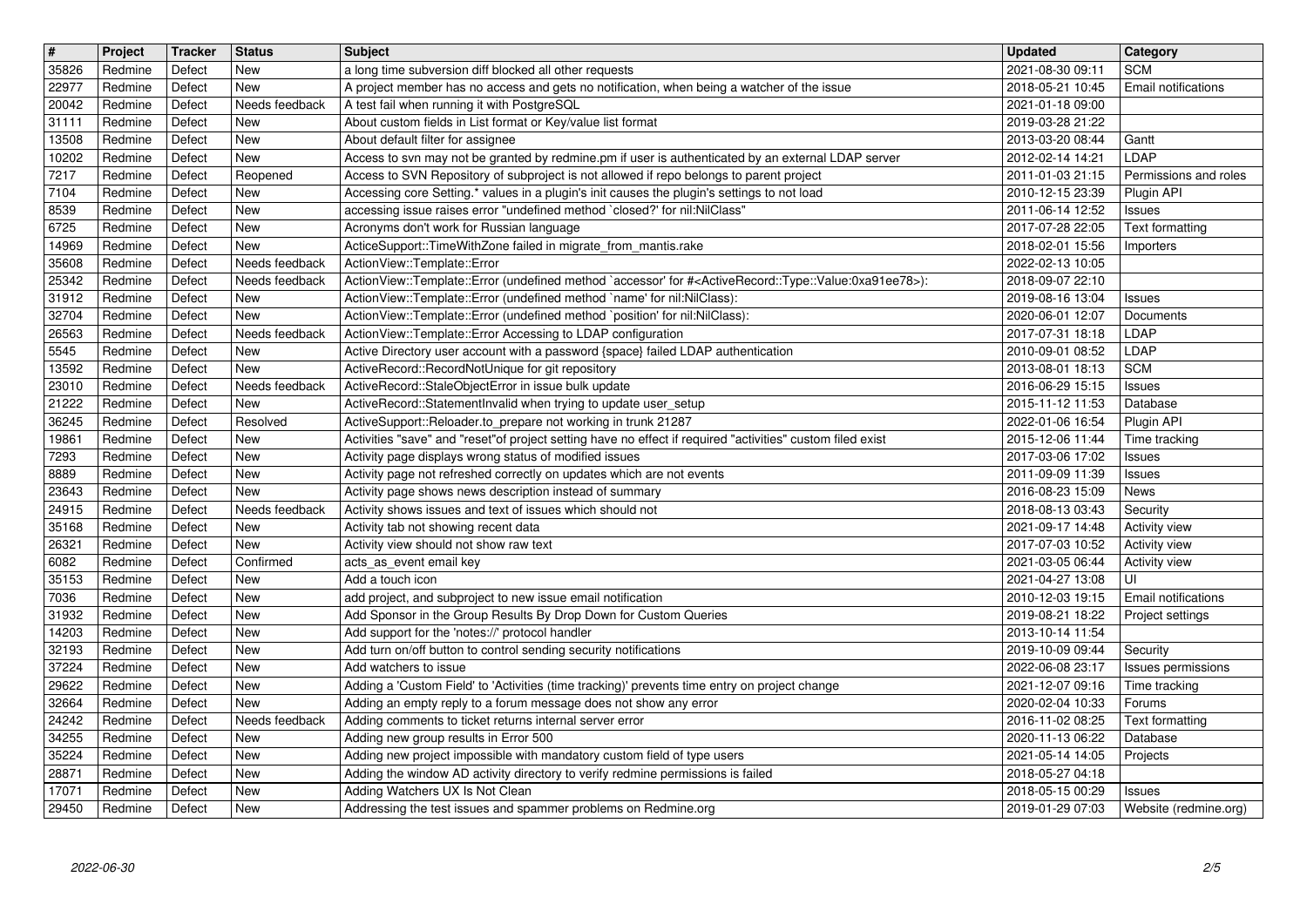| $\boxed{\texttt{#}}$ | Project            | Tracker          | <b>Status</b>         | <b>Subject</b>                                                                                                                                                    | <b>Updated</b>                                         | Category                                    |
|----------------------|--------------------|------------------|-----------------------|-------------------------------------------------------------------------------------------------------------------------------------------------------------------|--------------------------------------------------------|---------------------------------------------|
| 29855<br>5020        | Redmine<br>Redmine | Defect<br>Defect | Confirmed<br>New      | add_working_days returns wrong date<br>Advanced Subversion Integration Howto is confusing                                                                         | 2018-12-08 09:28<br>2010-03-09 20:41                   | <b>Issues</b><br>Documentation              |
| 21580                | Redmine            | Defect           | New                   | After changing a sub issue in the issue via right click and content menu the page is reload but no repositioned                                                   | 2016-01-20 06:25                                       | <b>Issues</b>                               |
| 10483                | Redmine            | Defect           | New                   | After creating a new relation on a issue the relation is not displayed, in some cases                                                                             | 2012-03-26 09:43                                       | UI                                          |
| 31815<br>11077       | Redmine<br>Redmine | Defect<br>Defect | New<br>New            | After edition document's attachment redirecting to home page<br>After migrating from Mantis to RedMine 2.0 and changing tracker labels, almost all issues deleted | 2019-10-06 11:33<br>2021-11-16 13:27                   | Attachments<br>Importers                    |
| 20153                | Redmine            | Defect           | Needs feedback        | Ajax indicator ajaxComplete/ajaxStop do not fire at (document).ready                                                                                              | 2015-07-22 01:59                                       |                                             |
| 20597<br>6023        | Redmine<br>Redmine | Defect<br>Defect | New<br>New            | Ajax indicator is displayed below modal boxes<br>All members are displayed in issue summaries, even if they cannot be assigned                                    | 2015-08-26 06:15<br>2021-08-22 11:27                   | UI<br><b>Issues</b>                         |
| 8407                 | Redmine            | Defect           | New                   | All words keeps on getting checked                                                                                                                                | 2011-05-27 19:02                                       | Search engine                               |
| 32168<br>33702       | Redmine<br>Redmine | Defect<br>Defect | New<br>New            | Allow issue id with "#" prefix for the value of issue ids filter<br>Allow pasting dates into date fields                                                          | 2019-10-02 08:26<br>2020-07-08 04:59                   | Issues filter<br>UI                         |
| 22861                | Redmine            | Defect           | Needs feedback        | Allow themes to override responsive style sheet.                                                                                                                  | 2016-05-30 10:17                                       | Themes                                      |
| 31972                | Redmine            | Defect           | New                   | An empty group_count badge is displayed when grouped with created_on                                                                                              | 2019-09-11 02:49                                       | UI                                          |
| 27300<br>30176       | Redmine<br>Redmine | Defect<br>Defect | New<br>Confirmed      | Annoying login prompt when accessing content on redmine.org<br>Anonymous users cannot upload attachment if added to project member                                | 2017-11-02 13:22<br>2018-12-16 20:12                   | Website (redmine.org)<br>Attachments        |
| 33138                | Redmine            | Defect           | Resolved              | Apache crashes with Redmine.pm and RedmineCacheCredsMax active                                                                                                    | 2020-05-19 13:42                                       | SCM extra                                   |
| 16145<br>36229       | Redmine<br>Redmine | Defect<br>Defect | New<br>New            | Apache git Authn<br>API - Question/Problem                                                                                                                        | 2014-02-21 22:47<br>2021-11-23 23:44                   | SCM extra<br>Documentation                  |
| 27566                | Redmine            | Defect           | New                   | API can add custom fields journal entry although it is disabled on WEB UI                                                                                         | 2017-12-10 16:54                                       | Custom fields                               |
| 29158                | Redmine            | Defect           | New                   | API don't shows value label of a costum field                                                                                                                     | 2018-07-01 02:16                                       | <b>REST API</b>                             |
| 7834<br>29069        | Redmine<br>Redmine | Defect<br>Defect | New<br>Needs feedback | API Issue XML cannot represent empty arrays<br>API reports wrong date for time spent if issue start date is greater than spent_on date                            | 2011-03-11 11:15<br>2018-07-03 09:12                   | <b>REST API</b><br>Time tracking            |
| 29128                | Redmine            | Defect           | Needs feedback        | API: Issue Relation create does not work                                                                                                                          | 2018-06-28 09:36                                       | <b>REST API</b>                             |
| 33148<br>29625       | Redmine<br>Redmine | Defect<br>Defect | New<br>New            | application stuck if query with filter "Issue" and with large amount of IssueIDs<br>application.css imported by themes not covered by cache control versioning    | 2020-04-08 10:01<br>2021-11-05 21:48                   | <b>Issues</b> filter<br>Themes              |
| 25867                | Redmine            | Defect           | New                   | Assignable users should respect database collation                                                                                                                | 2018-12-02 04:55                                       | Database                                    |
| 31710                | Redmine            | Defect           | New<br>New            | Assigned on search issues not ordered by name                                                                                                                     | 2019-07-11 20:43                                       |                                             |
| 33616<br>15711       | Redmine<br>Redmine | Defect<br>Defect | New                   | Assignee & Author Dropdown Sort<br>Assignee does not receive email with "only for things I watch or I'm involved in"                                              | 2020-06-17 16:38<br>2013-12-16 10:23                   | <b>Issues</b> filter<br>Email notifications |
| 35359                | Redmine            | Defect           | New                   | assignee dropdown list ascending order                                                                                                                            | 2021-06-05 13:02                                       | Filters                                     |
| 34820<br>34278       | Redmine<br>Redmine | Defect<br>Defect | New<br>New            | Associated Revisions not shown up on Activity Page<br>Atom feed for user does not work                                                                            | 2021-03-01 13:38<br>2021-12-24 08:01                   | Activity view<br>Feeds                      |
| 10535                | Redmine            | Defect           | Reopened              | Atom feeds for the Project Activity contain incorrect hostname                                                                                                    | 2020-12-22 12:52                                       | Feeds                                       |
| 34276                | Redmine            | Defect           | New                   | Atom feeds of Issue lists don't respect the sort order                                                                                                            | 2020-12-13 16:10                                       | <b>Issues list</b>                          |
| 19811<br>14709       | Redmine<br>Redmine | Defect<br>Defect | New<br>New            | Attachment back_url in login<br>Attachment filesize is displayed to 3 decimal places                                                                              | 2015-06-10 07:05<br>2014-09-06 17:35                   | Attachments<br>Attachments                  |
| 9425                 | Redmine            | Defect           | New                   | Attachment links fail when the file names contain the syntax pattern "_-_"                                                                                        | 2011-11-11 19:18                                       | Attachments                                 |
| 4141<br>36126        | Redmine<br>Redmine | Defect<br>Defect | New<br>Needs feedback | Attachments added in a comment via email are not displayed in the ticket history<br>Attachments REST API includes internal port                                   | 2009-11-28 13:16   Email receiving<br>2021-11-09 16:09 | <b>REST API</b>                             |
| 35872<br>5327        | Redmine            | Defect           | New                   | Attendee listbox ordering problem solution<br>Auth source LDAP parameters being filled incorrectly                                                                | 2021-09-14 22:29                                       | <b>Issues</b>                               |
|                      |                    |                  |                       |                                                                                                                                                                   |                                                        |                                             |
|                      |                    |                  |                       |                                                                                                                                                                   |                                                        |                                             |
|                      |                    |                  |                       |                                                                                                                                                                   |                                                        |                                             |
|                      |                    |                  |                       |                                                                                                                                                                   |                                                        |                                             |
|                      |                    |                  |                       |                                                                                                                                                                   |                                                        |                                             |
|                      |                    |                  |                       |                                                                                                                                                                   |                                                        |                                             |
|                      |                    |                  |                       |                                                                                                                                                                   |                                                        |                                             |
|                      |                    |                  |                       |                                                                                                                                                                   |                                                        |                                             |
|                      |                    |                  |                       |                                                                                                                                                                   |                                                        |                                             |
|                      |                    |                  |                       |                                                                                                                                                                   |                                                        |                                             |
|                      |                    |                  |                       |                                                                                                                                                                   |                                                        |                                             |
|                      |                    |                  |                       |                                                                                                                                                                   |                                                        |                                             |
|                      |                    |                  |                       |                                                                                                                                                                   |                                                        |                                             |
|                      |                    |                  |                       |                                                                                                                                                                   |                                                        |                                             |
|                      |                    |                  |                       |                                                                                                                                                                   |                                                        |                                             |
|                      |                    |                  |                       |                                                                                                                                                                   |                                                        |                                             |
|                      |                    |                  |                       |                                                                                                                                                                   |                                                        |                                             |
|                      |                    |                  |                       |                                                                                                                                                                   |                                                        |                                             |
|                      |                    |                  |                       |                                                                                                                                                                   |                                                        |                                             |
|                      |                    |                  |                       |                                                                                                                                                                   |                                                        |                                             |
|                      |                    |                  |                       |                                                                                                                                                                   |                                                        |                                             |
|                      |                    |                  |                       |                                                                                                                                                                   |                                                        |                                             |
|                      |                    |                  |                       |                                                                                                                                                                   |                                                        |                                             |
|                      |                    |                  |                       |                                                                                                                                                                   |                                                        |                                             |
|                      |                    |                  |                       |                                                                                                                                                                   |                                                        |                                             |
|                      |                    |                  |                       |                                                                                                                                                                   |                                                        |                                             |
|                      |                    |                  |                       |                                                                                                                                                                   |                                                        |                                             |
|                      |                    |                  |                       |                                                                                                                                                                   |                                                        |                                             |
|                      |                    |                  |                       |                                                                                                                                                                   |                                                        |                                             |
|                      |                    |                  |                       |                                                                                                                                                                   |                                                        |                                             |
|                      |                    |                  |                       |                                                                                                                                                                   |                                                        |                                             |
|                      |                    |                  |                       |                                                                                                                                                                   |                                                        |                                             |
|                      |                    |                  |                       |                                                                                                                                                                   |                                                        |                                             |
|                      |                    |                  |                       |                                                                                                                                                                   |                                                        |                                             |
|                      |                    |                  |                       |                                                                                                                                                                   |                                                        |                                             |
|                      |                    |                  |                       |                                                                                                                                                                   |                                                        |                                             |
|                      |                    |                  |                       |                                                                                                                                                                   |                                                        |                                             |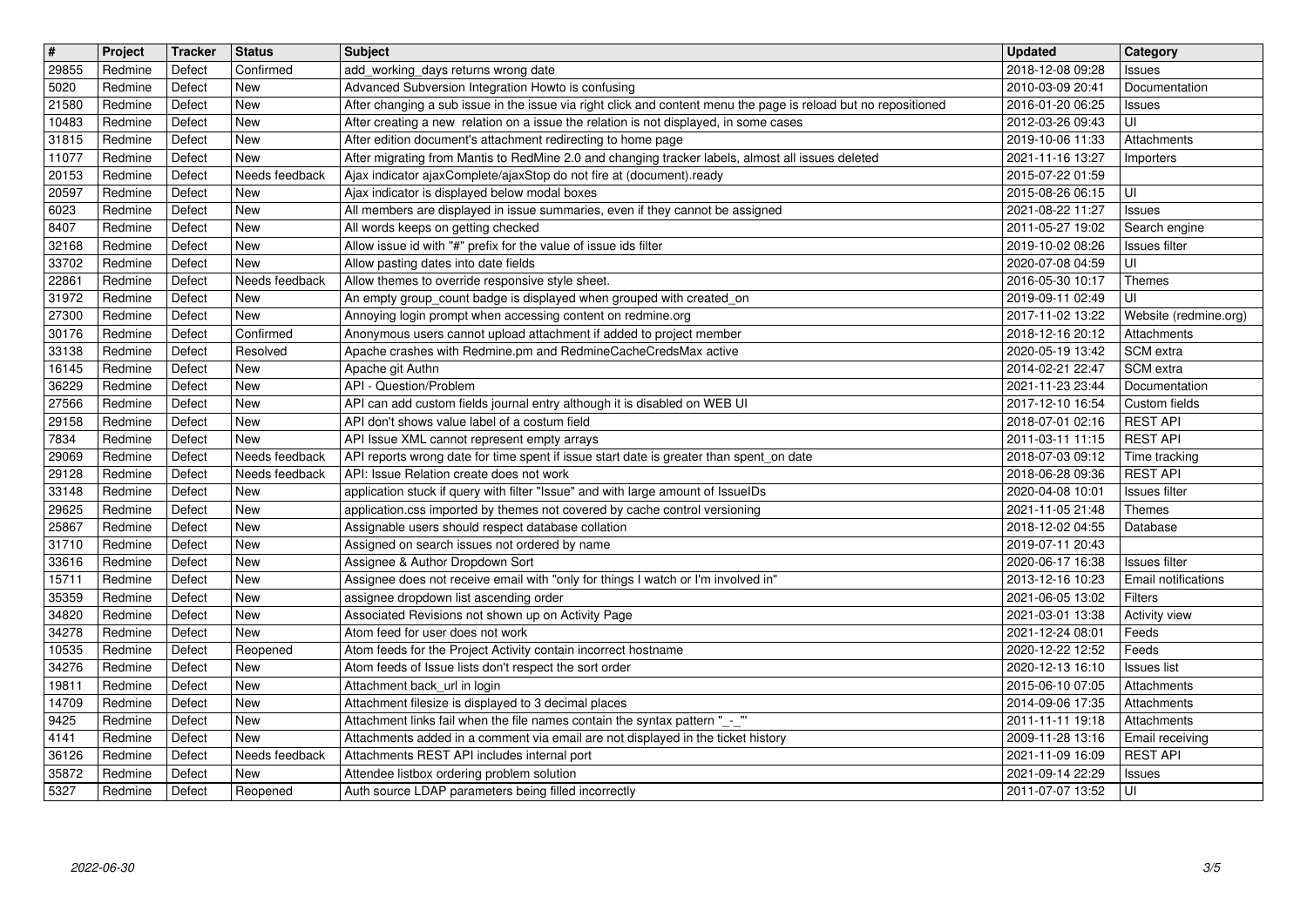| $\sqrt{t}$<br>14976 | Project<br>Redmine | <b>Tracker</b><br>Defect | <b>Status</b><br>New         | <b>Subject</b><br>authentication required configurable                                                                              | <b>Updated</b><br>2014-01-20 16:07   | Category<br>Accounts /                           |
|---------------------|--------------------|--------------------------|------------------------------|-------------------------------------------------------------------------------------------------------------------------------------|--------------------------------------|--------------------------------------------------|
| 31345               | Redmine            | Defect                   | <b>New</b>                   | Author names in "Commits per author" statistics is unreadable if there are many authors                                             | 2019-05-12 07:42                     | authentication<br><b>SCM</b>                     |
| 30771<br>10589      | Redmine<br>Redmine | Defect<br>Defect         | <b>New</b><br><b>New</b>     | Author of issue is listed at assignee drop box<br>Auto change my account by another one                                             | 2022-04-26 16:31<br>2012-04-09 12:00 | Permissions and roles                            |
| 23394               | Redmine            | Defect                   | <b>New</b>                   | Auto-assign on category selection does not work when assignee is a required field                                                   | 2016-08-19 06:42                     | <b>Issues</b>                                    |
| 5745<br>6802        | Redmine<br>Redmine | Defect<br>Defect         | New<br><b>New</b>            | Auto-set status when assigning issues via bulk-update<br>Autolinking should not occur in link titles                                | 2011-07-13 19:09<br>2018-09-16 00:08 | <b>Issues workflow</b><br><b>Text formatting</b> |
| 34143<br>21449      | Redmine<br>Redmine | Defect<br>Defect         | Confirmed<br><b>New</b>      | Autolinks are incorrectly escaped<br>Automatic done ratio calculation in issue tree is wrong when parent has its own estimated time | 2020-10-20 12:14<br>2020-08-27 20:13 | Text formatting<br><b>Issues</b>                 |
| 25242               | Redmine            | Defect                   | <b>New</b>                   | Automatic start date based on parent issue                                                                                          | 2017-05-02 07:48                     | Issues planning                                  |
| 13118<br>31831      | Redmine<br>Redmine | Defect<br>Defect         | Reopened<br><b>New</b>       | a_issue.project.issue_custom_fields don't work always correct<br>Back url parse in validation                                       | 2013-02-14 12:54<br>2019-08-01 10:49 | Custom fields                                    |
| 35062<br>4766       | Redmine<br>Redmine | Defect<br>Defect         | Confirmed<br><b>New</b>      | Back URLs with <t+ break<br="" operator="">Bad PDF files and SQL queries generated under certain locales</t+>                       | 2022-01-18 20:10<br>2011-03-23 06:48 | PDF export                                       |
| 31693               | Redmine            | Defect                   | <b>New</b>                   | Bad position for attachment file description field on mobile screens                                                                | 2019-07-07 13:21                     | UI - Responsive                                  |
| 30510<br>17497      | Redmine<br>Redmine | Defect<br>Defect         | Confirmed<br><b>New</b>      | Bad Project's page Form<br>Bad Request in repository when there is a '%' in the svn-folder-name                                     | 2019-02-12 11:21<br>2014-08-15 15:52 | Projects<br><b>SCM</b>                           |
| 20499<br>8030       | Redmine<br>Redmine | Defect<br>Defect         | <b>New</b><br><b>New</b>     | Bangla charater of PDF<br>Bazaar integration doesn't notice new commits to repository                                               | 2015-08-09 08:36<br>2011-05-18 18:27 | PDF export<br><b>SCM</b>                         |
| 10041               | Redmine            | Defect                   | New                          | bazaar: Allow anonymous checkouts                                                                                                   | 2012-01-22 20:58                     | SCM extra                                        |
| 12973<br>33936      | Redmine<br>Redmine | Defect<br>Defect         | <b>New</b><br><b>New</b>     | Bazaar: Incorrect issue-to-revision relation after "uncommit"<br>BCC and email subaddress not working anymore                       | 2013-12-12 12:20<br>2021-07-06 03:24 | <b>SCM</b><br>Email receiving                    |
| 21731<br>27126      | Redmine<br>Redmine | Defect<br>Defect         | <b>New</b><br>Needs feedback | blue footer in exported PDF<br>Breadcrumbs and Drop-down List corrupted                                                             | 2016-01-14 16:38<br>2017-12-01 13:30 | PDF export                                       |
| 35917               | Redmine            | Defect                   | <b>New</b>                   | Bringing redmine projects back from a restored hard drive                                                                           | 2021-09-24 14:31                     | Files                                            |
| 11886<br>4257       | Redmine<br>Redmine | Defect<br>Defect         | <b>New</b><br>New            | Broken link while edit/delete "Issue Category" under project in Redmine 2.1.0<br>Broken support for Principal plugins               | 2012-10-16 11:48<br>2013-01-13 21:04 | Project settings<br>Plugin API                   |
| 19947<br>28672      | Redmine<br>Redmine | Defect<br>Defect         | <b>New</b><br><b>New</b>     | Browse repository in sub projects<br>Browsing of single file projects using SVN does not work                                       | 2015-06-25 12:20<br>2018-05-02 13:12 | <b>SCM</b><br><b>SCM</b>                         |
| 8913                | Redmine            | Defect                   | <b>New</b>                   | Bug after deleting a project                                                                                                        | 2011-08-04 22:31                     | Administration                                   |
| 8866<br>33257       | Redmine<br>Redmine | Defect<br>Defect         | <b>New</b><br>New            | BugTraq references in commit message breaks revision references<br>Bulk edit for time entries does not support User filed           | 2011-07-20 20:10<br>2020-04-06 08:23 | Wiki<br>Time tracking                            |
| 18953<br>8551       | Redmine<br>Redmine | Defect<br>Defect         | <b>New</b><br><b>New</b>     | Bulk edit issues does not update Status drop down<br>Bulk edit leads to 404                                                         | 2015-01-26 22:24<br>2011-09-09 13:25 | <b>Issues</b>                                    |
| 23963               | Redmine            | Defect                   | <b>New</b>                   | Bulk editing issues from various projects take us to Redmine's root (no project)                                                    | 2016-09-30 15:15                     | <b>Issues</b><br><b>Issues</b>                   |
| 17030<br>37072      | Redmine<br>Redmine | Defect<br>Defect         | Needs feedback<br>New        | Bulk update issues returns an empty page<br>button_save_object should not downcase label_query                                      | 2014-06-18 15:10<br>2022-05-05 05:22 | <b>Issues</b><br>118n                            |
| 33673<br>10627      | Redmine<br>Redmine | Defect<br>Defect         | Confirmed<br><b>New</b>      | Calendar View / The right side of the tooltip is cut off<br>Calling API to time_entries.xml returns 404                             | 2020-06-27 02:36<br>2012-07-07 11:50 | Calendar<br>Time tracking                        |
| 28034               | Redmine            | Defect                   | New                          | Can assign closed/locked versions to custom field                                                                                   | 2018-01-22 10:54                     | Custom fields                                    |
| 37165<br>5398       | Redmine<br>Redmine | Defect<br>Defect         | <b>New</b><br>New            | Can not get anonymous user using User.find<br>Can not reschedule the start date of following issues at once                         | 2022-05-27 04:15<br>2011-02-18 13:35 | Issues planning                                  |
|                     |                    |                          |                              |                                                                                                                                     |                                      |                                                  |
|                     |                    |                          |                              |                                                                                                                                     |                                      |                                                  |
|                     |                    |                          |                              |                                                                                                                                     |                                      |                                                  |
|                     |                    |                          |                              |                                                                                                                                     |                                      |                                                  |
|                     |                    |                          |                              |                                                                                                                                     |                                      |                                                  |
|                     |                    |                          |                              |                                                                                                                                     |                                      |                                                  |
|                     |                    |                          |                              |                                                                                                                                     |                                      |                                                  |
|                     |                    |                          |                              |                                                                                                                                     |                                      |                                                  |
|                     |                    |                          |                              |                                                                                                                                     |                                      |                                                  |
|                     |                    |                          |                              |                                                                                                                                     |                                      |                                                  |